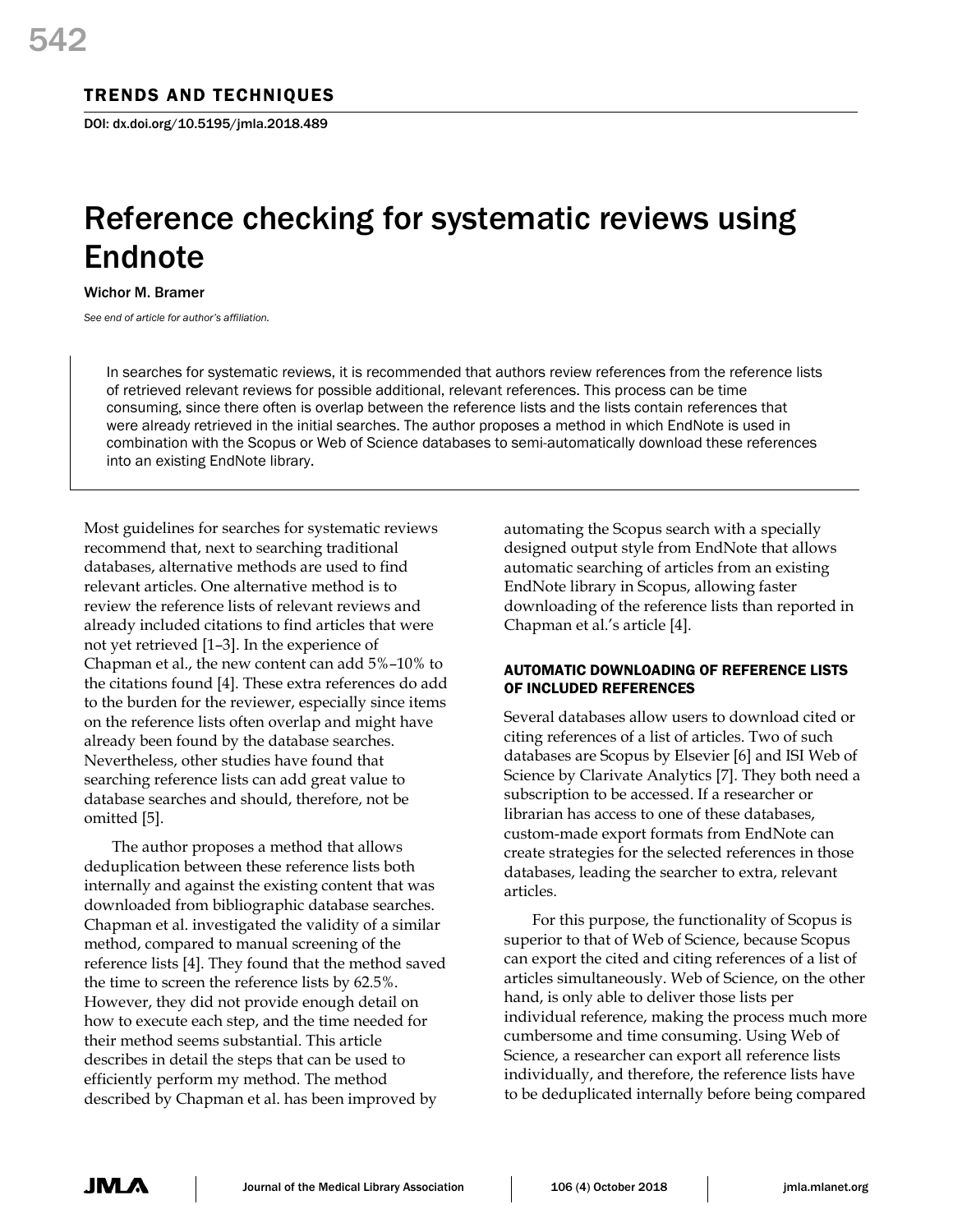to the existing list of references retrieved from the bibliographic database. Results exported from Scopus are already internally deduplicated, so an article cited by more than one reference is present only once.

Also, I have found that Scopus was able to retrieve more articles via this search option than Web of Science. Nevertheless, I describe the methods in both Scopus and Web of Science.

## THE METHOD

## Step 1: Change the EndNote settings as preparation

First, the EndNote settings have to be prepared for this method. Special Output Styles have to be installed. Also, a column showing page numbers of references in EndNote should be made visible. This allows the selection of papers that have page numbers as they will be searched differently than those that do not.

- 1. Go to [bit.ly/emcendnote.](http://bit.ly/emcendnote)
- 2. Open the zip file.
- 3. Open the file \_scopus search.ens.
- 4. In EndNote, select File > Save as.
- 5. Remove Copy from the file name and Click [Save].
- 6. Repeat steps 3–5 for the files \_scopus pmid.ens, \_scopus title.ens, \_wos search.ens, \_wos pmid.ens, and \_wos title.ens (depending on the platform you choose to use).
- 7. Go to Edit > Preferences > Display Fields.
- 8. For one of the columns (preferably, one of the higher numbered columns), select Pages from the drop-down menu and click OK.
- 9. Change the deduplication settings: Go to: Edit > Preferences > Duplicates. Select Year, Title and click OK.

## Step 2: Prepare an EndNote library containing the relevant references

Create a new EndNote library that contains only those articles for which you want to perform the reference check: included references and relevant reviews. In that EndNote library, create a group named "resolved" and a group named "unmatched" (right click on My Groups > Create Group).

## Step 3: Use EndNote to create a search for the relevant references

In the following steps, EndNote creates a search strategy that will search for the relevant landmark references in the database of choice. Generally, the results from systematic review searches and, therefore, the EndNote representation of included references originate from many different databases and interfaces. All of these databases store their data in different ways. It can, therefore, be hard to find these references directly in the databases. This means the search has to be done in multiple steps.

- 1. From the drop-down menu in the top left corner of EndNote (Style selection), select the style \_scopus pmid when using Scopus. (If you plan to use Web of Science, select the style \_wos pmid.)
- 2. Select one random reference in All References and press Ctrl-A to select all references. Press Ctrl-K to copy the search to your clipboard.
- 3. In Scopus: Go to Advanced, click on Enter query string, press Ctrl-V to paste your search strategy, and click Search.

In Web of Science: Click on Advanced Search in the menu. Paste the search strategy in the search field. Remove the last occurrence of the Boolean operator "OR" and click Search.

### Step 4: Mark the references that have been resolved

The next steps are meant to distinguish the references that you have already found in the database from the ones that you have not yet found. Import the references that have been detected in Scopus or Web of Science, and deduplicate these with the remaining articles for which references should be checked. After deduplication, the references that have been resolved will be placed in a special group.

1. Download the references of the articles that were retrieved:

In Scopus: Check the box before All in the top left corner of the results. Open the drop-down menu for Export, and select "RIS format." Choose "Citation information only" from the drop-down menu and click export. Open the file. The contents will be imported in EndNote.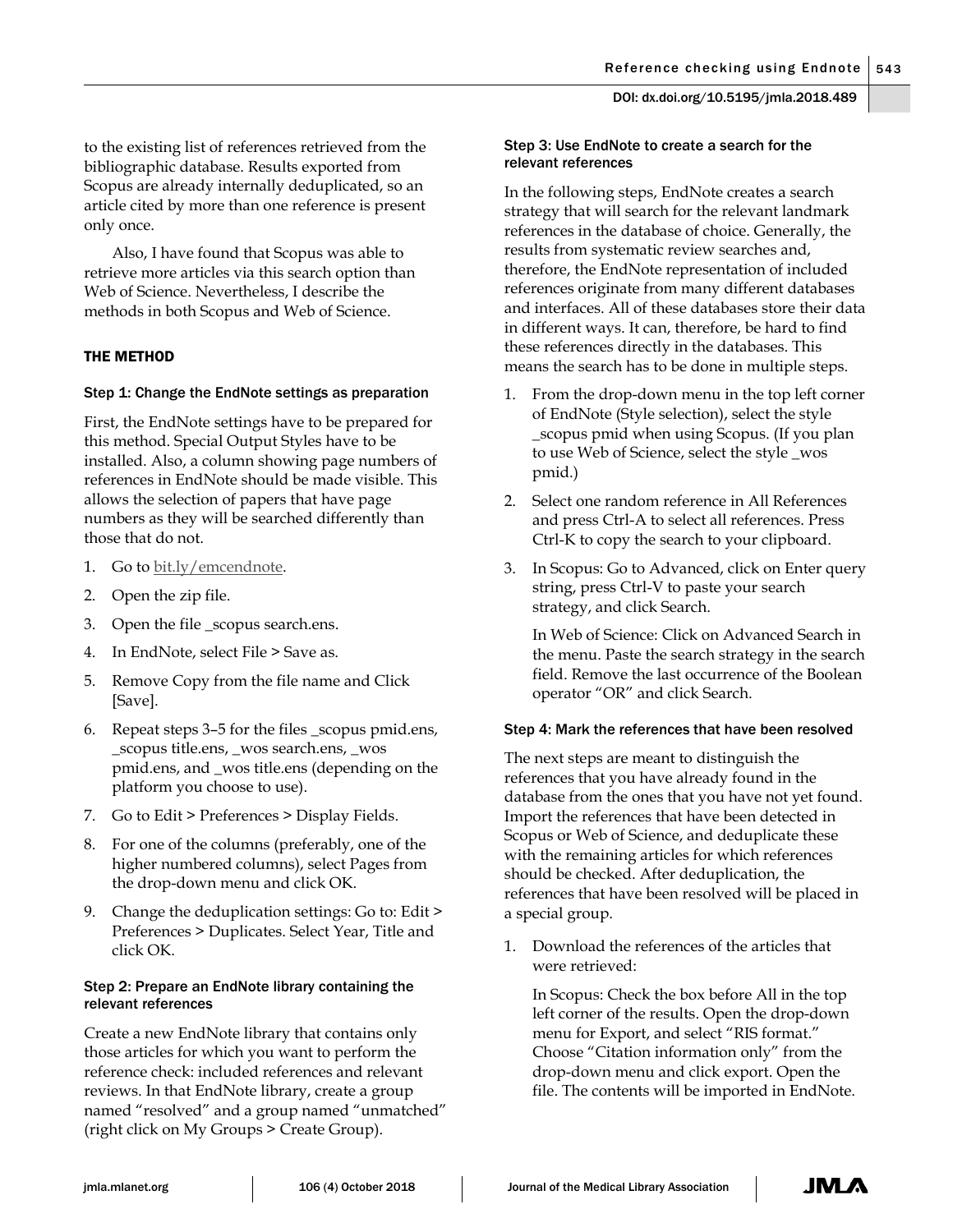In Web of Science: In the drop-down menu at the top of the results, select Save to EndNote Desktop. In the next screen, type in the text boxes after Records 1 to the total number of hits (if that is more than 500, limit to 500, and come back later for 501 and further). Open the file. The contents will be imported in EndNote.

- 2. Go to All References, and click on one random reference.
- 3. In the menu, select References > Find Duplicates.
- 4. In the next window, the Find Duplicates selection window, click on [Cancel].
- 5. Press delete to remove all highlighted duplicates.
- 6. Go to the Duplicate References group and press Ctrl-A. Drag these references into the "resolved" group.
- 7. Go to the Imported References, select one random reference, and press Ctrl-A.
- 8. Go to Unfiled and click on the heading Title to sort by Title.
- 9. Scan the list for references marked in blue, and hold Ctrl while clicking on similar references directly above or below the marked reference. If a marked reference does not have a similar reference directly above or below it, unmark it with Ctrl-Click.
- 10. After all duplicates have been selected, drag the marked references to resolved.
- 11. Go to resolved, select one random reference, and press Ctrl-A.
- 12. Go to Imported References, click on the scroll bar (if no scroll bar is shown, Ctrl-Click on one of the references, and Ctrl-Click again) and press Delete.
- 13. If references remain in the Imported References, these are unmatched references that were found in Web of Science or Scopus but were not among the original relevant references. If that is the case, drag the remaining references from imported to the unmatched group.

## Step 5: Repeat steps 3 and 4 for other searches

Now, steps 3 and 4 are repeated for other searches. The "Unfiled" group contains references that are not yet dragged to the "resolved" group. Follow the steps above with the following directions. To make sure that the more sensitive search for page numbers and author names does not identify false references, you need to sort the library in a way so that you can select only those references with more than two authors and page numbers higher than fifty.

- 1. Select the style: In Scopus: \_scopus pages In Web of Science: \_wos pages
- 2. Go to Unfiled.
- 3. In the menu, go to Tools > Sort Library.
- 4. Select Sort First by: # of Authors, and Then by: Pages and click [OK].
- 5. Scroll down and click on the first reference with 2 authors and a page number higher than 50. Now, press Shift-End to select all references from there to the bottom of the list.
- 6. Click on the Column heading Pages. Hold Ctrl while clicking on the first reference without a page number. Next, hold Ctrl-Shift while clicking the first reference with a page number higher than 50.
- 7. Press Ctrl-K.
- 8. In Scopus: Go to Advanced, click on Enter query string, and press Ctrl-V to paste your search strategy and click Search.

In Web of Science: Select Advanced Search from the drop-down menu. Paste the search strategy in the search field. Remove the last occurrence of the Boolean operator "OR" and click Search.

- 9. Follow Step 4 as described above.
- 10. Select the style: In Scopus: \_scopus title In Web of Science: \_wos title
- 11. Go to Unfiled, select one random reference and press Ctrl-A.
- 12. Press Ctrl-K
- 13. In Scopus: Go to Advanced, click on Enter query string, and press Ctrl-V to paste your search strategy and click Search.

In Web of Science: Select Advanced Search from the drop-down menu. Paste the search strategy in the search field. Remove the last occurrence of the Boolean operator "OR" and click Search.

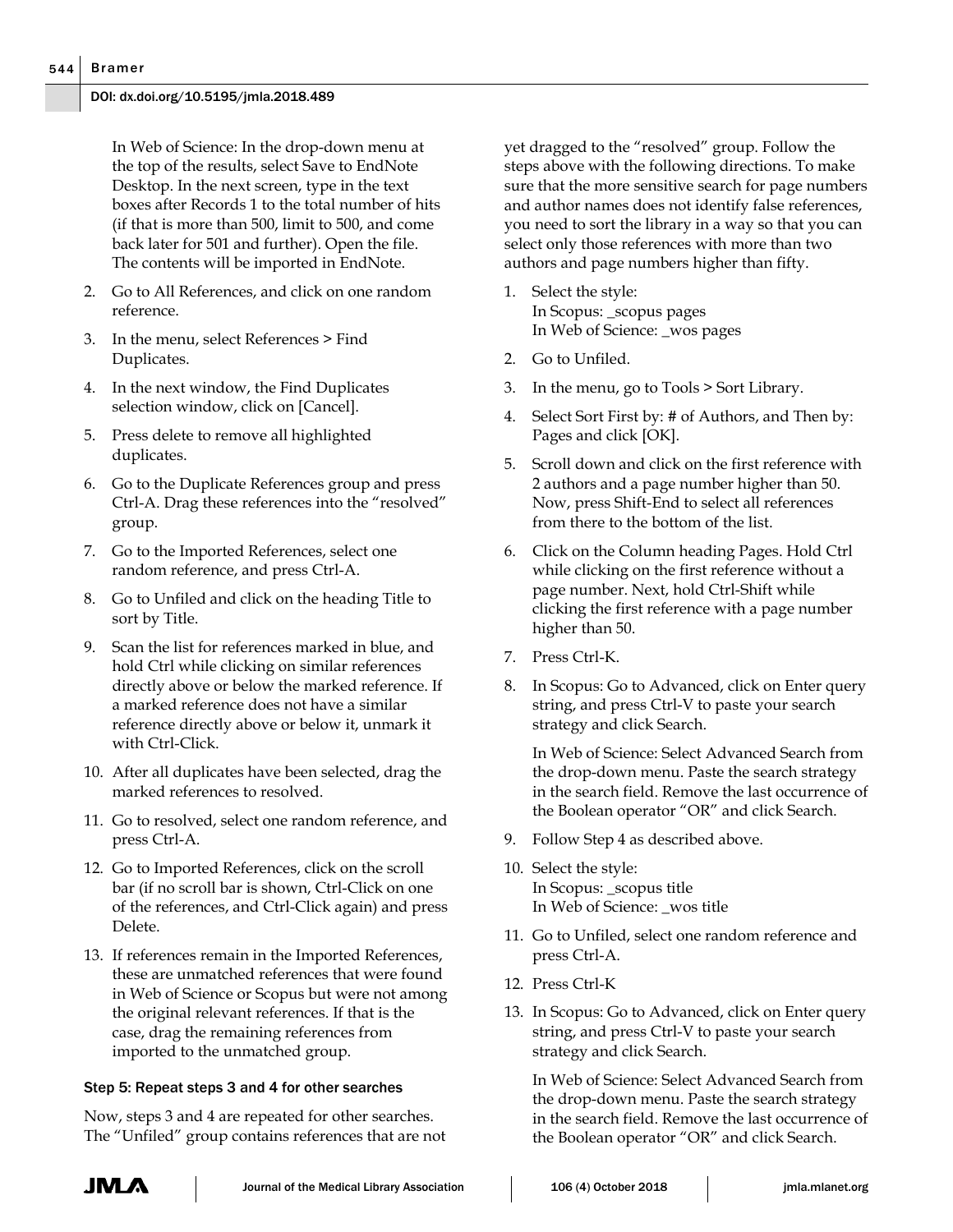If the error "The search contains an incorrect fieldname" appears, this is probably because some of the titles contain *parentheses* or *equal to* signs. Solve that with the following steps:

- a. Go to Edit > Find and Replace.
- b. Select in the field: Title, with Find type "(", deselect Match Words, and click [Change].
- Repeat steps a and b for ")" and "=."

Not all references might have been found with these methods. If references remain in Unfiled, they have not been found in the databases, which means that the reference lists of these articles have to be scanned manually.

## Step 6: Remove false results

Some references might have been accidentally retrieved by the searches. They can be found in the unmatched group. If that is the case, these articles should be removed from the search results before the reference lists are exported.

- 1. Go to the unmatched group and click on the Author column heading.
- 2. Press Ctrl-A, followed by Ctrl-K.
- In Scopus or Web of Science, go to Advanced Search and paste and execute the search strategy.

## Step 6: Download the cited and citing references

Now that most relevant articles have been found in the databases, the references can be downloaded into the original EndNote file containing the search results of the original searches.

*In Scopus*

- 1. Go to advanced search and look at the search history.
- 2. Combine the searches from the history that contain references; usually, these are the only searches in the history: #1 OR #2 OR #3.
- 3. If unmatched references were found, subtract that search strategy from the results: #1 OR #2 OR #3 AND NOT #4.
- 4. Click on the arrow right next to the top check box, and check the box before check all.
- 5. Click More > View References to view the Cited references.
- 6. If the number of references is higher than 2,000, use filters in the column Refine Results to create 2 or more separate result sets that contain fewer than 2,000 hits. For instance, select a set of publication years. First, click on limit to and execute the steps below, and later, select the same years and select Exclude.
- 7. In that overview again, click on the arrow right next to the top check box, and check the box before check all.
- 8. Click Export, select RIS Format, and select Citations and abstract information.
- 9. Open the resulting file Scopus.ris to import the references in Endnote (import them in the file where all included and excluded are).
- 10. Go back to Scopus and click on View Cited By to see an overview of citing references.
- 11. Repeat actions 6–-9 to import citing references.
- 12. Now, deduplicate the file to remove those articles that have already been reviewed from the new references using the method desribed in an earlier article [8].
- *In Web of Science*
- 1. If the search results are satisfying, click on the number of hits in the search history in the table at the bottom of the page
- 2. Click on the first result.
- 3. On the left side of the screen, two links are visible: X times cited and Y Cited References. Clicking on the first link results in the citing references (thus, newer related articles). Clicking on the second provides the complete reference list of this article; therefore, finding older related citations. Both lists have to be exported separately for each article and imported into the existing EndNote library containing the references retrieved by the database searches.
- 4. If this is done for the first record, continue with the second, and so on.
- 5. Now, deduplicate the file to remove those articles that have already been reviewed from the new references using the method described in an earlier article [8].